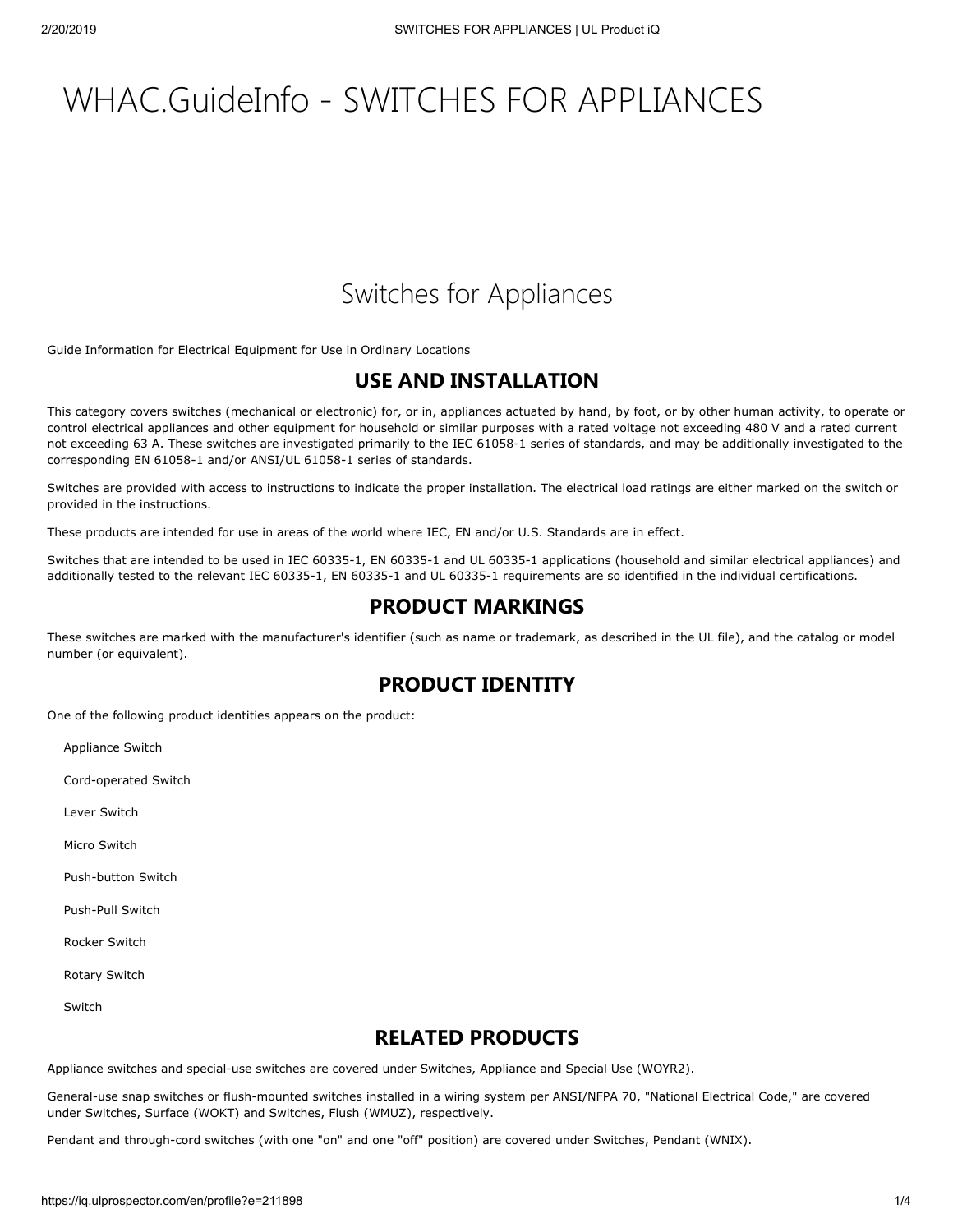#### 2/20/2019 SWITCHES FOR APPLIANCES | UL Product iQ

Solid-state dimmers and special-use dimmers are covered under Dimmers, General-use Switch ([EOYX](https://database.ul.com/cgi-bin/XYV/cgifind/LISEXT/1FRAME/srchres.html?collection=/data3/verity_collections/lisext&vdkhome=/data3/verity_sw_rev24/common&SORT_BY=textlines:asc,ccnshorttitle:asc&query=EOYX%3CIN%3ECCN+and+GuideInfo)) and Appliance Controls [\(ATNZ\)](https://database.ul.com/cgi-bin/XYV/cgifind/LISEXT/1FRAME/srchres.html?collection=/data3/verity_collections/lisext&vdkhome=/data3/verity_sw_rev24/common&SORT_BY=textlines:asc,ccnshorttitle:asc&query=ATNZ%3CIN%3ECCN+and+GuideInfo), respectively.

Manual motor controllers are covered under Motor Controllers, Manual ([NLRV\)](https://database.ul.com/cgi-bin/XYV/cgifind/LISEXT/1FRAME/srchres.html?collection=/data3/verity_collections/lisext&vdkhome=/data3/verity_sw_rev24/common&SORT_BY=textlines:asc,ccnshorttitle:asc&query=NLRV%3CIN%3ECCN+and+GuideInfo).

Switches intended for industrial applications are covered under Power Circuit and Motor-mounted Apparatus [\(NMTR](https://database.ul.com/cgi-bin/XYV/cgifind/LISEXT/1FRAME/srchres.html?collection=/data3/verity_collections/lisext&vdkhome=/data3/verity_sw_rev24/common&SORT_BY=textlines:asc,ccnshorttitle:asc&query=NMTR%3CIN%3ECCN+and+GuideInfo)).

Knife switches are covered under Switches, Knife ([WIOV\)](https://database.ul.com/cgi-bin/XYV/cgifind/LISEXT/1FRAME/srchres.html?collection=/data3/verity_collections/lisext&vdkhome=/data3/verity_sw_rev24/common&SORT_BY=textlines:asc,ccnshorttitle:asc&query=WIOV%3CIN%3ECCN+and+GuideInfo).

Clock-operated switches are covered under Switches, Clock Operated ([WGZR](https://database.ul.com/cgi-bin/XYV/cgifind/LISEXT/1FRAME/srchres.html?collection=/data3/verity_collections/lisext&vdkhome=/data3/verity_sw_rev24/common&SORT_BY=textlines:asc,ccnshorttitle:asc&query=WGZR%3CIN%3ECCN+and+GuideInfo)).

Temperature-indicating and -regulating switches are covered under Temperature-indicating and -Regulating Equipment ([XAPX2](https://database.ul.com/cgi-bin/XYV/cgifind/LISEXT/1FRAME/srchres.html?collection=/data3/verity_collections/lisext&vdkhome=/data3/verity_sw_rev24/common&SORT_BY=textlines:asc,ccnshorttitle:asc&query=XAPX2%3CIN%3ECCN+and+GuideInfo)) and Controllers, Refrigeration ([SDFY2](https://database.ul.com/cgi-bin/XYV/cgifind/LISEXT/1FRAME/srchres.html?collection=/data3/verity_collections/lisext&vdkhome=/data3/verity_sw_rev24/common&SORT_BY=textlines:asc,ccnshorttitle:asc&query=SDFY2%3CIN%3ECCN+and+GuideInfo)).

Nonindustrial photoelectric switches for lighting control and/or motion-sensitive switches intended for nonindustrial applications are covered under Switches, Photoelectric ([WJCT\)](https://database.ul.com/cgi-bin/XYV/cgifind/LISEXT/1FRAME/srchres.html?collection=/data3/verity_collections/lisext&vdkhome=/data3/verity_sw_rev24/common&SORT_BY=textlines:asc,ccnshorttitle:asc&query=WJCT%3CIN%3ECCN+and+GuideInfo).

Plug-in, locking-type photocontrols for use with area lighting intended for parking lot and roadway lighting are covered under Photocontrols, Plugin, Locking Type ([WJFX\)](https://database.ul.com/cgi-bin/XYV/cgifind/LISEXT/1FRAME/srchres.html?collection=/data3/verity_collections/lisext&vdkhome=/data3/verity_sw_rev24/common&SORT_BY=textlines:asc,ccnshorttitle:asc&query=WJFX%3CIN%3ECCN+and+GuideInfo).

Membrane switches, including tactile and nontactile, intended for installation in devices or appliances are covered under Switches, Membrane ([WHSM2\)](https://database.ul.com/cgi-bin/XYV/cgifind/LISEXT/1FRAME/srchres.html?collection=/data3/verity_collections/lisext&vdkhome=/data3/verity_sw_rev24/common&SORT_BY=textlines:asc,ccnshorttitle:asc&query=WHSM2%3CIN%3ECCN+and+GuideInfo).

Devices which control appliances and equipment not actuated intentionally by a person are covered under Miscellaneous Controls ([XACN\)](https://database.ul.com/cgi-bin/XYV/cgifind/LISEXT/1FRAME/srchres.html?collection=/data3/verity_collections/lisext&vdkhome=/data3/verity_sw_rev24/common&SORT_BY=textlines:asc,ccnshorttitle:asc&query=XACN%3CIN%3ECCN+and+GuideInfo).

## **ADDITIONAL INFORMATION**

For additional information, see Electrical Equipment for Use in Ordinary Locations ([AALZ](https://database.ul.com/cgi-bin/XYV/cgifind/LISEXT/1FRAME/srchres.html?collection=/data3/verity_collections/lisext&vdkhome=/data3/verity_sw_rev24/common&SORT_BY=textlines:asc,ccnshorttitle:asc&query=AALZ%3CIN%3ECCN+and+GuideInfo)).

#### **REQUIREMENTS**

The basic standard used to investigate products in this category is IEC 61058-1, "Switches for Appliances - Part 1: General Requirements." Additional standards may be used as follows:

IEC 61058-1-1, "Switches for Appliances - Part 1-1: Requirements for Mechanical Switches"

IEC 61058-1-2, "Switches for Appliances - Part 1-2: Requirements for Electronic Switches"

IEC 61058-2-1, "Switches for Appliances - Part 2-1: Particular Requirements for Cord Switches"

IEC 61058-2-4, "Switches for Appliances - Part 2-4: Particular Requirements for Independently Mounted Switches"

IEC 61058-2-5, "Switches for Appliances - Part 2-5: Particular Requirements for Change-Over Selectors"

IEC 61058-2-6, "Switches for Appliances - Part 2-6: Particular Requirements for Switches Used in Electric Motor-Operated Hand-Held Tools, Transportable Tools and Lawn and Garden Machinery"

*Note: The IEC 61058 Part 1 and 2 standards are required to be used in conjunction with IEC 61058-1.*

IEC 61020-1, "Electromechanical Switches for Use in Electrical and Electronic Equipment - Part 1: Generic Specification"

EN 61058-1, "Switches for Appliances - Part 1: General Requirements"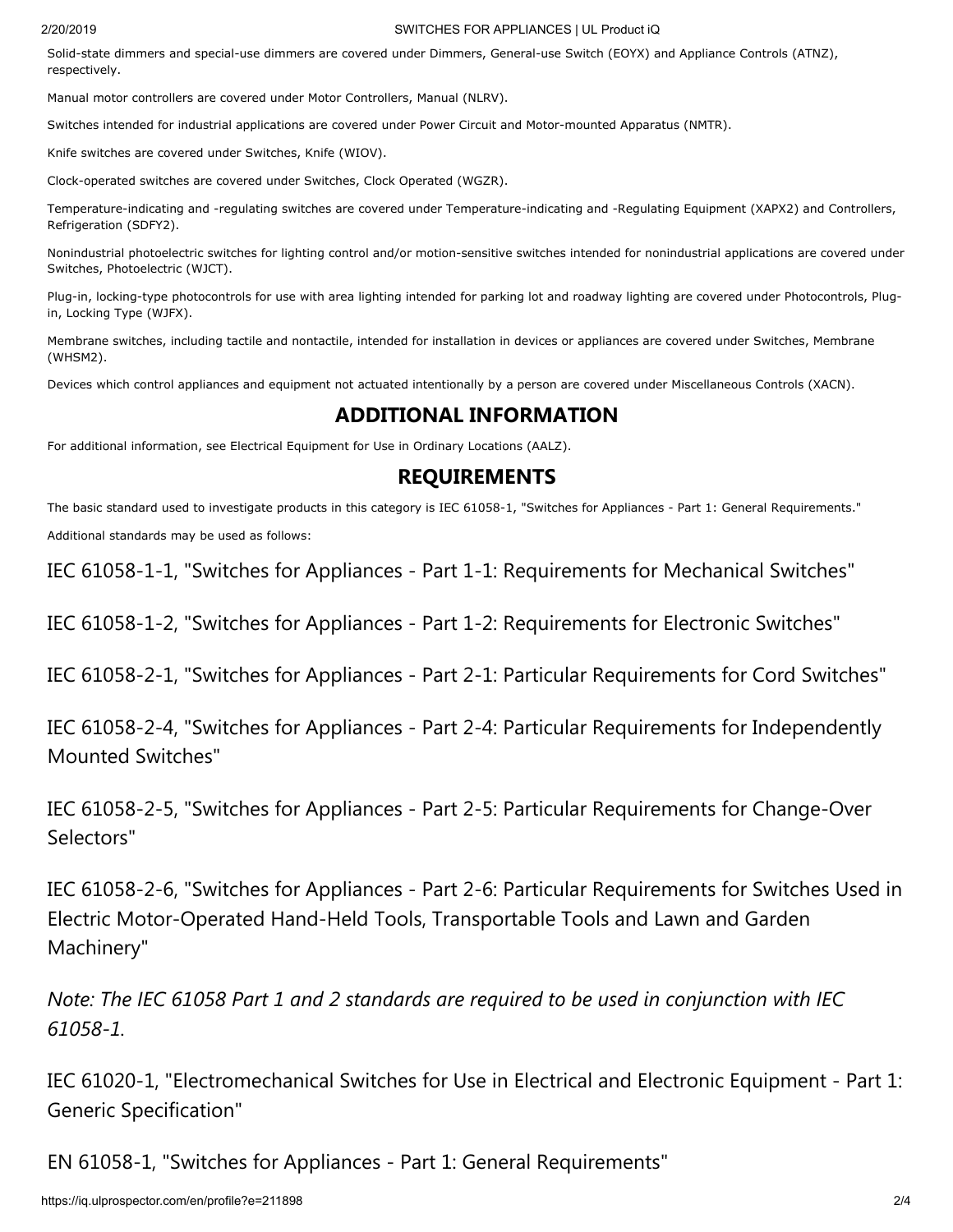EN 61058-1-1, "Switches for Appliances - Part 1-1: Requirements for Mechanical Switches"

EN 61058-1-2, "Switches for Appliances - Part 1-2: Requirements for Electronic Switches"

EN 61058-2-1, "Switches for Appliances - Part 2-1: Particular Requirements for Cord Switches"

EN 61058-2-4, "Switches for Appliances - Part 2-4: Particular Requirements for Independently Mounted Switches"

EN 61058-2-5, "Switches for Appliances - Part 2-5: Particular Requirements for Change-Over Selectors"

EN 61058-2-6, "Switches for Appliances - Part 2-6: Particular Requirements for Switches Used in Electric Motor-Operated Hand-Held Tools, Transportable Tools and Lawn and Garden Machinery"

*Note: The EN 61058 Part 1 and 2 standards are required to be used in conjunction with EN 61058-1.*

[ANSI/UL 61058-1](https://standardscatalog.ul.com/standards/en/standard_61058-1), "Switches for Appliances - Part 1: General Requirements"

[ANSI/UL 61058-1-1](https://standardscatalog.ul.com/standards/en/standard_61058-1-1), "Switches for Appliances - Part 1-1: Requirements for Mechanical Switches"

[ANSI/UL 61058-1-2](https://standardscatalog.ul.com/standards/en/standard_61058-1-2), "Switches for Appliances - Part 1-2: Requirements for Electronic Switches"

*Note: The ANSI/UL 61058 Part 1 and 2 standards are required to be used in conjunction with ANSI/UL 61058-1.*

# **UL MARK**

The Certification Mark of UL on the product, or the UL symbol on the product and the Certification Mark on the smallest unit container in which the product is packaged is the only method provided by UL to identify products manufactured under its Certification and Follow-Up Service. The [Certification Mark](https://markshub.ul.com/) for these products includes the UL symbol, the words "CERTIFIED" and "SAFETY," and a file number.

#### **Additional Certification Markings**

Products covered under this category are additionally marked with the following information:

#### **IEC 61058-1 \***

\* Additional standards as applicable: **IEC 61058-1-1**, **IEC 61058-1-2**, **IEC 61058-2-1**, **IEC 61058-2-4**, **IEC 61058-2-5**, **IEC 61058-2-6**, **IEC 61020-1**, **EN 61058-1-1**, **EN 61058-1-2**, **EN 61058-2-1**, **EN 61058-2-4**, **EN 61058-2-5**, **EN 61058- 2-6**, **ANSI/UL 61058-1**, **ANSI/UL 61058-1-1** and/or **ANSI/UL 61058-1-2**

## **Alternate UL Mark**

The Listing Mark of UL on the product, or the UL symbol on the product and the Listing Mark on the smallest unit container in which the product is packaged is the only method provided by UL to identify products manufactured under its Listing and Follow-Up Service. The Listing Mark for these products includes the UL symbol (as illustrated in the Introduction of this Directory) together with the word "LISTED," a control number, and one of the following product names: "Appliance Switch," "Cord-operated Switch," "Lever Switch," "Micro Switch," "Push-button Switch," "Push-Pull Switch," "Rocker Switch," "Rotary Switch" or "Switch."